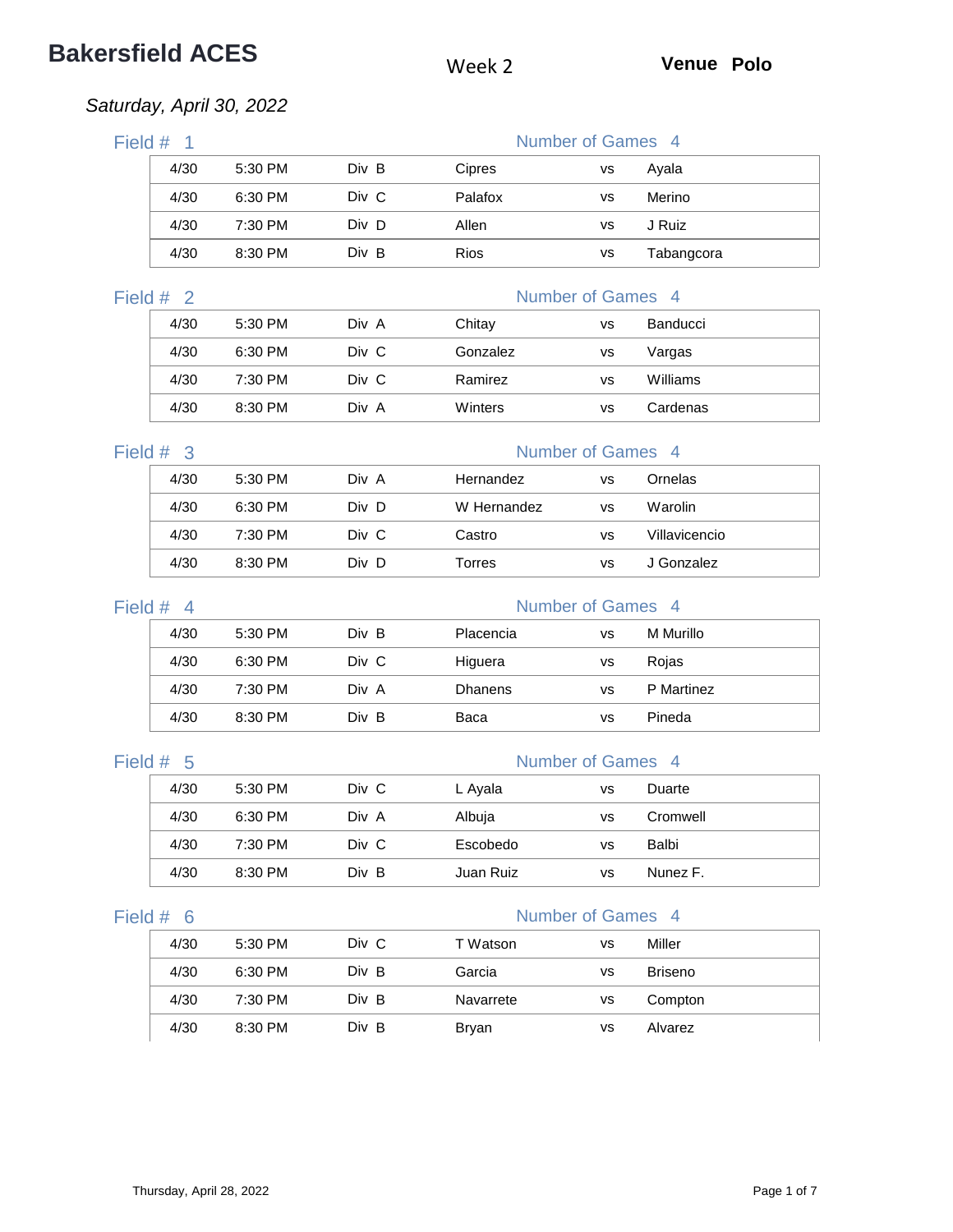# **Bakersfield ACES** Week 3 **Venue Polo**

## *Saturday, May 7, 2022*

| Field #<br>$\overline{1}$ |         |       |                | Number of Games 4 |               |
|---------------------------|---------|-------|----------------|-------------------|---------------|
| 5/7                       | 5:30 PM | Div B | <b>Briseno</b> | <b>VS</b>         | Compton       |
| 5/7                       | 6:30 PM | Div A | Cromwell       | <b>VS</b>         | Ornelas       |
| 5/7                       | 7:30 PM | Div B | Baca           | <b>VS</b>         | Navarrete     |
| 5/7                       | 8:30 PM | Div B | <b>Rios</b>    | <b>VS</b>         | Juan Ruiz     |
| Field #<br>$\overline{2}$ |         |       |                | Number of Games 4 |               |
| 5/7                       | 5:30 PM | Div B | Cipres         | <b>VS</b>         | Bryan         |
| 5/7                       | 6:30 PM | Div A | Albuja         | <b>VS</b>         | P Martinez    |
| 5/7                       | 7:30 PM | Div B | Garcia         | <b>VS</b>         | Placencia     |
| 5/7                       | 8:30 PM | Div B | Pineda         | <b>VS</b>         | M Murillo     |
| Field #<br>$\mathbf{3}$   |         |       |                | Number of Games 4 |               |
| 5/7                       | 5:30 PM | Div C | Miller         | <b>VS</b>         | Villavicencio |
| 5/7                       | 6:30 PM | Div C | T Watson       | <b>VS</b>         | Gonzalez      |
| 5/7                       | 7:30 PM | Div B | Tabangcora     | <b>VS</b>         | Alvarez       |
| 5/7                       | 8:30 PM | Div D | Warolin        | <b>VS</b>         | Torres        |
| Field #<br>$\overline{4}$ |         |       |                | Number of Games 4 |               |
| 5/7                       | 5:30 PM | Div D | J Gonzalez     | <b>VS</b>         | J Ruiz        |
| 5/7                       | 6:30 PM | Div C | Palafox        | <b>VS</b>         | Castro        |
| 5/7                       | 7:30 PM | Div C | Merino         | <b>VS</b>         | Vargas        |
| 5/7                       | 8:30 PM | Div C | Rojas          | <b>VS</b>         | <b>Balbi</b>  |

### Field # 5 Number of Games 4

| 5/7 | 5:30 PM | Div A | Cardenas        | vs | Chitay    |
|-----|---------|-------|-----------------|----|-----------|
| 5/7 | 6:30 PM | Div B | Ayala           | vs | Nunez F.  |
| 5/7 | 7:30 PM | Div A | <b>Banducci</b> | vs | Hernandez |
| 5/7 | 8:30 PM | Div C | Higuera         | vs | L Ayala   |

| 5/7 | $5:30$ PM | Div A | Winters     | vs | <b>Dhanens</b> |
|-----|-----------|-------|-------------|----|----------------|
| 5/7 | 6:30 PM   | Div C | Williams    | vs | Duarte         |
| 5/7 | 7:30 PM   | Div C | Ramirez     | vs | Escobedo       |
| 5/7 | 8:30 PM   | Div D | W Hernandez | vs | Allen          |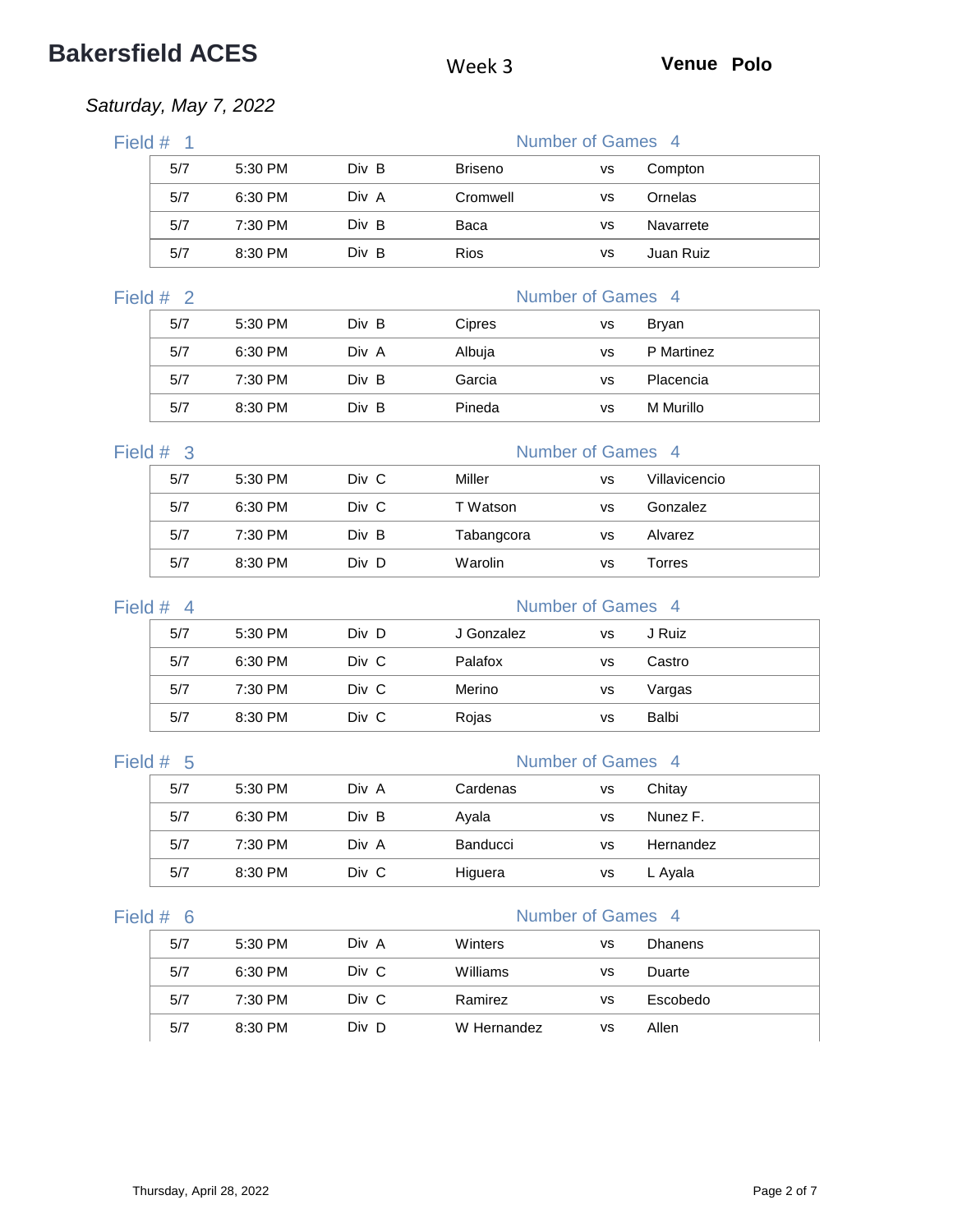# **Bakersfield ACES** Week 4 **Venue Polo**

## *Saturday, May 14, 2022*

| Field #<br>- 1 |            |         |       |             | Number of Games 4 |          |  |  |
|----------------|------------|---------|-------|-------------|-------------------|----------|--|--|
|                | 5/14       | 5:30 PM | Div A | Albuja      | vs                | Chitay   |  |  |
|                | 5/14       | 6:30 PM | Div C | Gonzalez    | <b>VS</b>         | Escobedo |  |  |
|                | 5/14       | 7:30 PM | Div B | Cipres      | <b>VS</b>         | Garcia   |  |  |
|                | 5/14       | 8:30 PM | Div B | <b>Rios</b> | <b>VS</b>         | Baca     |  |  |
|                | Field $#2$ |         |       |             | Number of Games 4 |          |  |  |

| 5/14 | $5:30$ PM | Div A | Cardenas  | vs        | Ornelas     |
|------|-----------|-------|-----------|-----------|-------------|
| 5/14 | 6:30 PM   | Div B | Nunez F.  | <b>VS</b> | Compton     |
| 5/14 | 7:30 PM   | Div B | Juan Ruiz | vs        | Navarrete   |
| 5/14 | $8:30$ PM | Div D | Torres    | vs        | W Hernandez |

# Field # 3 Number of Games 4

| 5/14 | 5:30 PM | Div A | <b>Banducci</b> | vs | Dhanens |
|------|---------|-------|-----------------|----|---------|
| 5/14 | 6:30 PM | Div B | Tabangcora      | vs | Pineda  |
| 5/14 | 7:30 PM | Div C | Vargas          | vs | Balbi   |
| 5/14 | 8:30 PM | Div C | Villavicencio   | vs | Duarte  |

| Field #<br>$\overline{4}$ |         |       |         | Number of Games 4 |            |  |
|---------------------------|---------|-------|---------|-------------------|------------|--|
| 5/14                      | 5:30 PM | Div A | Winters | vs                | Hernandez  |  |
| 5/14                      | 6:30 PM | Div C | Palafox | vs                | Higuera    |  |
| 5/14                      | 7:30 PM | Div C | Merino  | vs                | Rojas      |  |
| 5/14                      | 8:30 PM | Div D | Allen   | VS                | J Gonzalez |  |

### Field # 5 Number of Games 4

| 5/14 | 5:30 PM | Div C | T Watson | <b>VS</b> | Ramirez        |
|------|---------|-------|----------|-----------|----------------|
| 5/14 | 6:30 PM | Div D | J Ruiz   | vs        | Warolin        |
| 5/14 | 7:30 PM | Div B | Alvarez  | <b>VS</b> | M Murillo      |
| 5/14 | 8:30 PM | Div B | Ayala    | vs        | <b>Briseno</b> |

| 5/14 | 5:30 PM | Div C | Miller   | vs | Williams   |
|------|---------|-------|----------|----|------------|
| 5/14 | 6:30 PM | Div C | Castro   | vs | L Ayala    |
| 5/14 | 7:30 PM | Div A | Cromwell | vs | P Martinez |
| 5/14 | 8:30 PM | Div B | Bryan    | vs | Placencia  |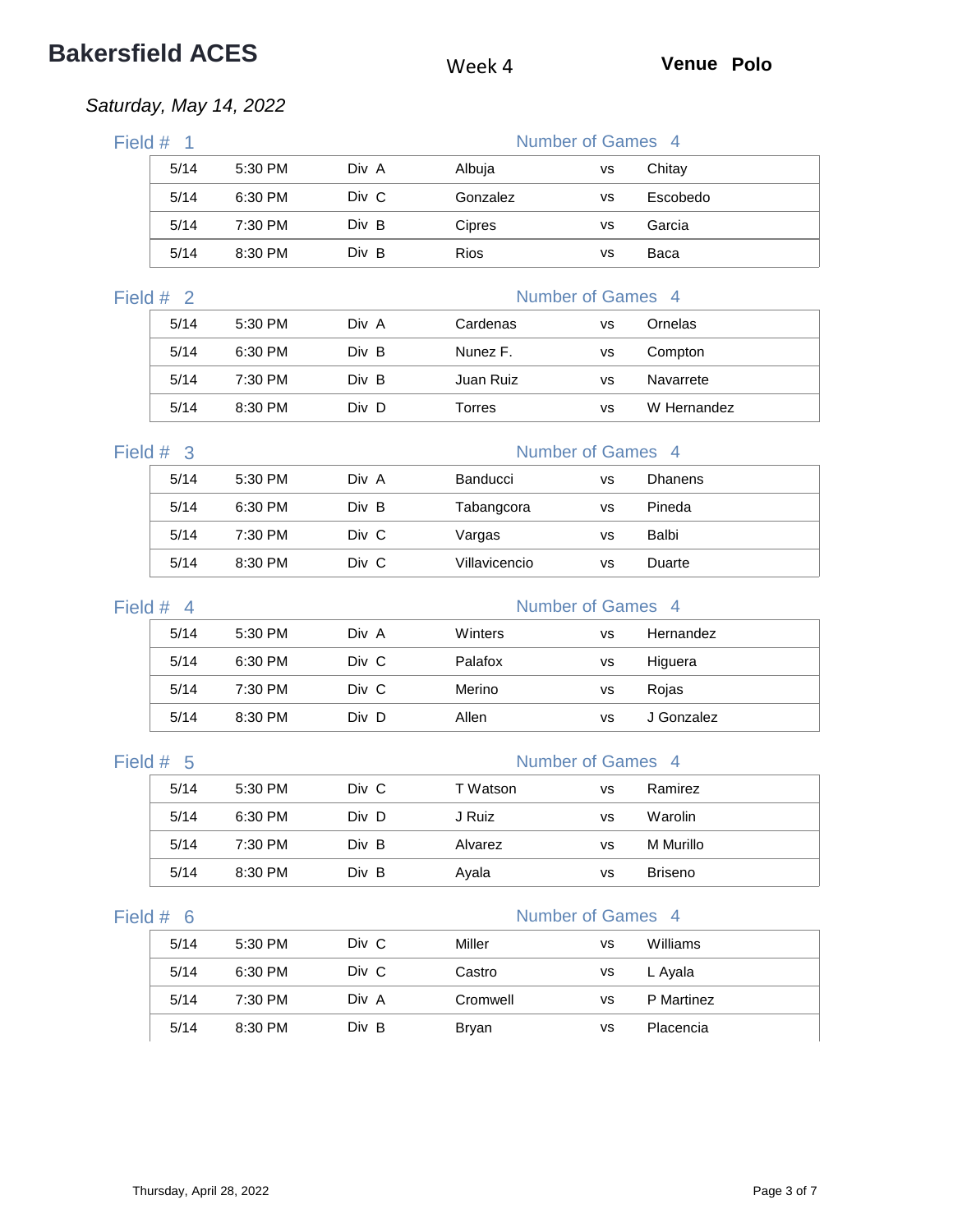# **Bakersfield ACES** Week 5 **Venue Polo**

## *Saturday, May 21, 2022*

| Field $#$ 1                     |         |       |               | Number of Games 4 |            |  |
|---------------------------------|---------|-------|---------------|-------------------|------------|--|
| 5/21                            | 5:30 PM | Div C | Vargas        | <b>VS</b>         | Escobedo   |  |
| 5/21                            | 6:30 PM | Div B | Cipres        | <b>VS</b>         | Pineda     |  |
| 5/21                            | 7:30 PM | Div D | Warolin       | <b>VS</b>         | J Gonzalez |  |
| 5/21                            | 8:30 PM | Div D | <b>Torres</b> | <b>VS</b>         | Allen      |  |
| Number of Games 4<br>Field $#2$ |         |       |               |                   |            |  |
| 5/21                            | 5:30 PM | Div A | Ornelas       | <b>VS</b>         | Banducci   |  |
| 5/21                            | 6:30 PM | Div B | Ayala         | <b>VS</b>         | Baca       |  |
| 5/21                            | 7:30 PM | Div C | Miller        | <b>VS</b>         | Rojas      |  |
| 5/21                            | 8:30 PM | Div A | Cardenas      | <b>VS</b>         | Albuja     |  |

# Field # 3 Number of Games 4

| 5/21 | 5:30 PM | Div A | P Martinez | <b>VS</b> | Hernandez |
|------|---------|-------|------------|-----------|-----------|
| 5/21 | 6:30 PM | Div A | Cromwell   | vs        | Winters   |
| 5/21 | 7:30 PM | Div B | Alvarez    | <b>VS</b> | Compton   |
| 5/21 | 8:30 PM | Div B | Rios       | vs        | Garcia    |

| Field $#$ 4 |           |       | Number of Games 4 |           |           |  |
|-------------|-----------|-------|-------------------|-----------|-----------|--|
| 5/21        | 5:30 PM   | Div D | W Hernandez       | <b>VS</b> | J Ruiz    |  |
| 5/21        | 6:30 PM   | Div B | Juan Ruiz         | VS        | Placencia |  |
| 5/21        | 7:30 PM   | Div C | Castro            | vs        | Duarte    |  |
| 5/21        | $8:30$ PM | Div C | Villavicencio     | vs        | Balbi     |  |

### Field # 5 Number of Games 4

| 5/21 | 5:30 PM | Div B | Bryan      | vs | M Murillo      |
|------|---------|-------|------------|----|----------------|
| 5/21 | 6:30 PM | Div C | T Watson   | vs | Higuera        |
| 5/21 | 7:30 PM | Div B | Tabangcora | vs | <b>Briseno</b> |
| 5/21 | 8:30 PM | Div C | Gonzalez   | vs | L Ayala        |

| 5/21 | 5:30 PM | Div A | Chitay   | vs        | <b>Dhanens</b> |  |
|------|---------|-------|----------|-----------|----------------|--|
| 5/21 | 6:30 PM | Div B | Nunez F. | <b>VS</b> | Navarrete      |  |
| 5/21 | 7:30 PM | Div C | Merino   | vs        | Ramirez        |  |
| 5/21 | 8:30 PM | Div C | Palafox  | vs        | Williams       |  |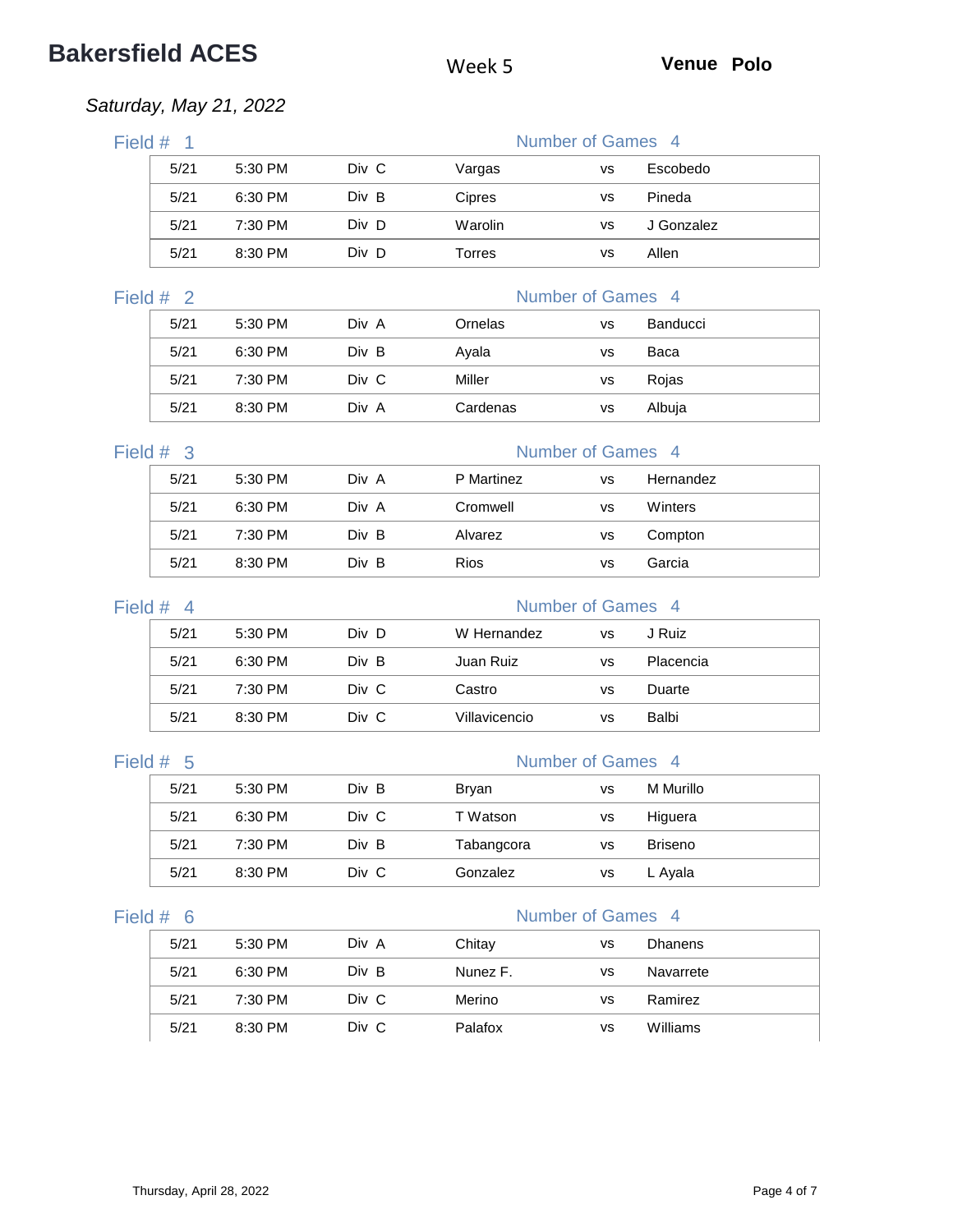# **Bakersfield ACES** Week 6 **Venue Polo**

## *Saturday, June 4, 2022*

| Field # | -1          |         |       |               | Number of Games 4 |           |
|---------|-------------|---------|-------|---------------|-------------------|-----------|
|         | 6/4         | 5:30 PM | Div B | Ayala         | <b>VS</b>         | Pineda    |
|         | 6/4         | 6:30 PM | Div C | Villavicencio | <b>VS</b>         | L Ayala   |
|         | 6/4         | 7:30 PM | Div D | Allen         | <b>VS</b>         | J Ruiz    |
|         | 6/4         | 8:30 PM | Div B | Tabangcora    | <b>VS</b>         | Garcia    |
|         | Field $#2$  |         |       |               | Number of Games 4 |           |
|         | 6/4         | 5:30 PM | Div C | Palafox       | <b>VS</b>         | Ramirez   |
|         | 6/4         | 6:30 PM | Div B | Cipres        | <b>VS</b>         | Baca      |
|         | 6/4         | 7:30 PM | Div A | Cromwell      | <b>VS</b>         | Banducci  |
|         | 6/4         | 8:30 PM | Div B | Alvarez       | <b>VS</b>         | Placencia |
|         | Field $#$ 3 |         |       |               | Number of Games 4 |           |
|         | 6/4         | 5:30 PM | Div B | <b>Bryan</b>  | <b>VS</b>         | Navarrete |
|         | 6/4         | 6:30 PM | Div C | Castro        | <b>VS</b>         | Escobedo  |
|         | 6/4         | 7:30 PM | Div C | Vargas        | <b>VS</b>         | Duarte    |
|         | 6/4         | 8:30 PM | Div C | T Watson      | <b>VS</b>         | Rojas     |
|         |             |         |       |               |                   |           |

| Field $#$ 4 |     |           |       |          | Number of Games 4 |            |  |
|-------------|-----|-----------|-------|----------|-------------------|------------|--|
|             | 6/4 | 5:30 PM   | Div B | Nunez F. | vs                | M Murillo  |  |
|             | 6/4 | 6:30 PM   | Div C | Gonzalez | vs                | Balbi      |  |
|             | 6/4 | $7:30$ PM | Div C | Miller   | vs                | Higuera    |  |
|             | 6/4 | 8:30 PM   | Div D | Torres   | vs                | J Gonzalez |  |

# Field # 5 Number of Games 4 6/4 5:30 PM Div D W Hernandez vs Warolin 6/4 6:30 PM Div B Juan Ruiz vs Compton 6/4 7:30 PM Div B Rios vs Briseno 6/4 8:30 PM Div A Cardenas vs Dhanens

| 6/4 | 5:30 PM | Div A | Ornelas    | vs | Albuja   |
|-----|---------|-------|------------|----|----------|
| 6/4 | 6:30 PM | Div C | Merino     | vs | Williams |
| 6/4 | 7:30 PM | Div A | P Martinez | vs | Winters  |
| 6/4 | 8:30 PM | Div A | Hernandez  | vs | Chitay   |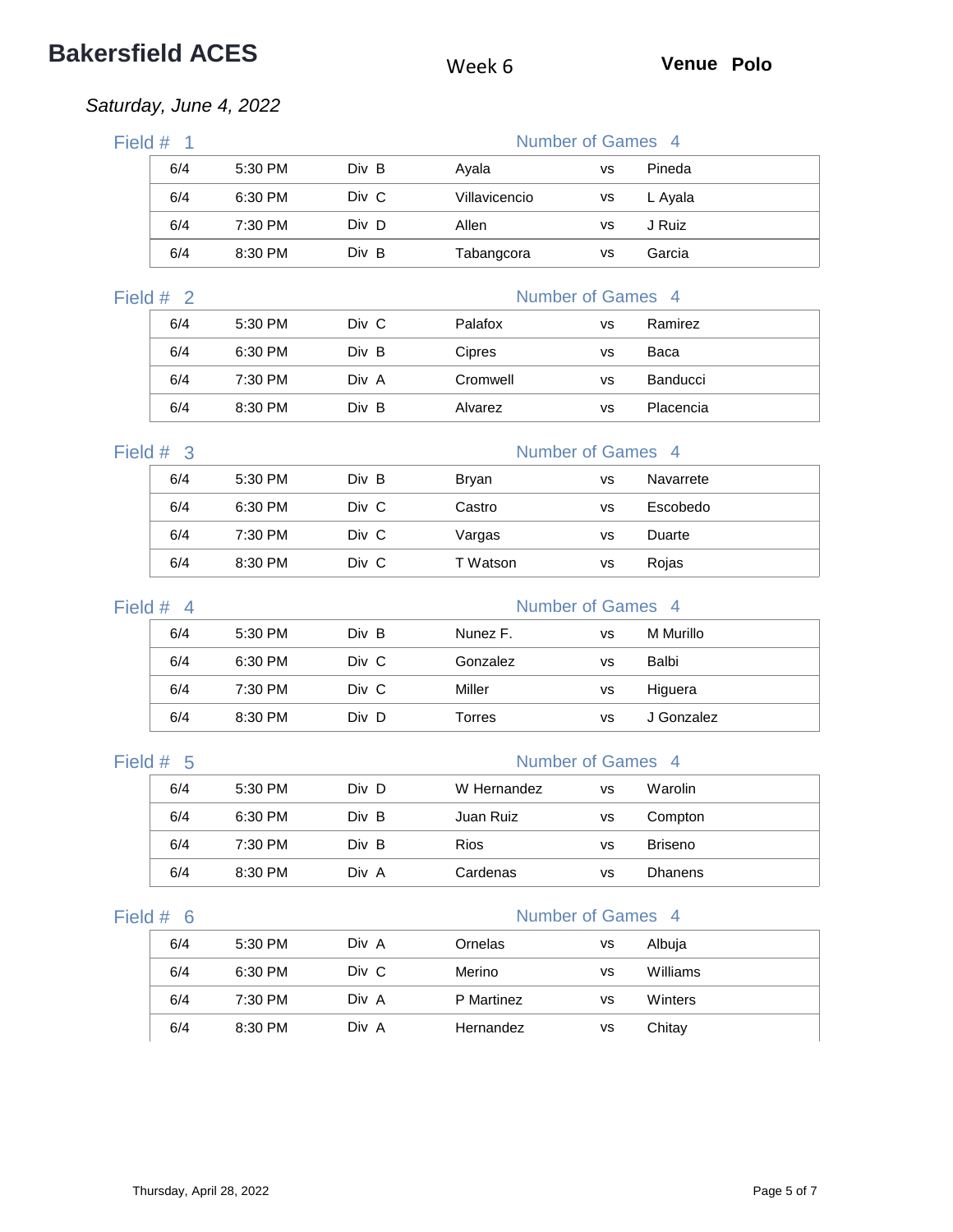# **Bakersfield ACES** Week 7 **Venue Polo**

## *Saturday, June 11, 2022*

| Field $#$<br>$\overline{1}$ |      |         |       | Number of Games 4 |           |          |  |
|-----------------------------|------|---------|-------|-------------------|-----------|----------|--|
|                             | 6/11 | 5:30 PM | Div B | <b>Rios</b>       | vs        | Ayala    |  |
|                             | 6/11 | 6:30 PM | Div A | Hernandez         | <b>VS</b> | Cromwell |  |
|                             | 6/11 | 7:30 PM | Div C | Escobedo          | vs        | Duarte   |  |
|                             | 6/11 | 8:30 PM | Div B | Bryan             | <b>VS</b> | Nunez F. |  |
| Field $#2$                  |      |         |       | Number of Games 4 |           |          |  |
|                             | 6/11 | 5:30 PM | Div D | J Gonzalez        | <b>VS</b> | J Ruiz   |  |

| .    | ------  |       | --------  |    | -              |  |
|------|---------|-------|-----------|----|----------------|--|
| 6/11 | 6:30 PM | Div B | Baca      | vs | <b>Briseno</b> |  |
| 6/11 | 7:30 PM | Div B | Navarrete | vs | M Murillo      |  |
| 6/11 | 8:30 PM | Div D | Warolin   | vs | Torres         |  |

| Field $#$ 3 |      |           |       |         | Number of Games 4 |          |  |
|-------------|------|-----------|-------|---------|-------------------|----------|--|
|             | 6/11 | 5:30 PM   | Div C | Ramirez | VS                | Rojas    |  |
|             | 6/11 | 6:30 PM   | Div C | Castro  | VS                | Vargas   |  |
|             | 6/11 | $7:30$ PM | Div C | Higuera | vs                | Williams |  |
|             | 6/11 | 8:30 PM   | Div B | Garcia  | vs                | Pineda   |  |

| Field $#$ 4 |      |           |       |           | Number of Games 4 |            |  |
|-------------|------|-----------|-------|-----------|-------------------|------------|--|
|             | 6/11 | 5:30 PM   | Div B | Cipres    | vs                | Tabangcora |  |
|             | 6/11 | 6:30 PM   | Div A | Chitay    | vs                | P Martinez |  |
|             | 6/11 | $7:30$ PM | Div B | Juan Ruiz | vs                | Alvarez    |  |
|             | 6/11 | 8:30 PM   | Div C | L Ayala   | VS                | Balbi      |  |

### Field # 5 Number of Games 4

| 6/11 | $5:30$ PM | Div C | Gonzalez | vs | Villavicencio |
|------|-----------|-------|----------|----|---------------|
| 6/11 | 6:30 PM   | Div C | T Watson | vs | Merino        |
| 6/11 | 7:30 PM   | Div C | Palafox  | vs | Miller        |
| 6/11 | 8:30 PM   | Div A | Albuja   | vs | Winters       |

| 6/11 | $5:30$ PM | Div A | Banducci       | vs        | Cardenas |  |
|------|-----------|-------|----------------|-----------|----------|--|
| 6/11 | 6:30 PM   | Div A | <b>Dhanens</b> | vs        | Ornelas  |  |
| 6/11 | 7:30 PM   | Div B | Placencia      | vs        | Compton  |  |
| 6/11 | 8:30 PM   | Div D | W Hernandez    | <b>VS</b> | Allen    |  |